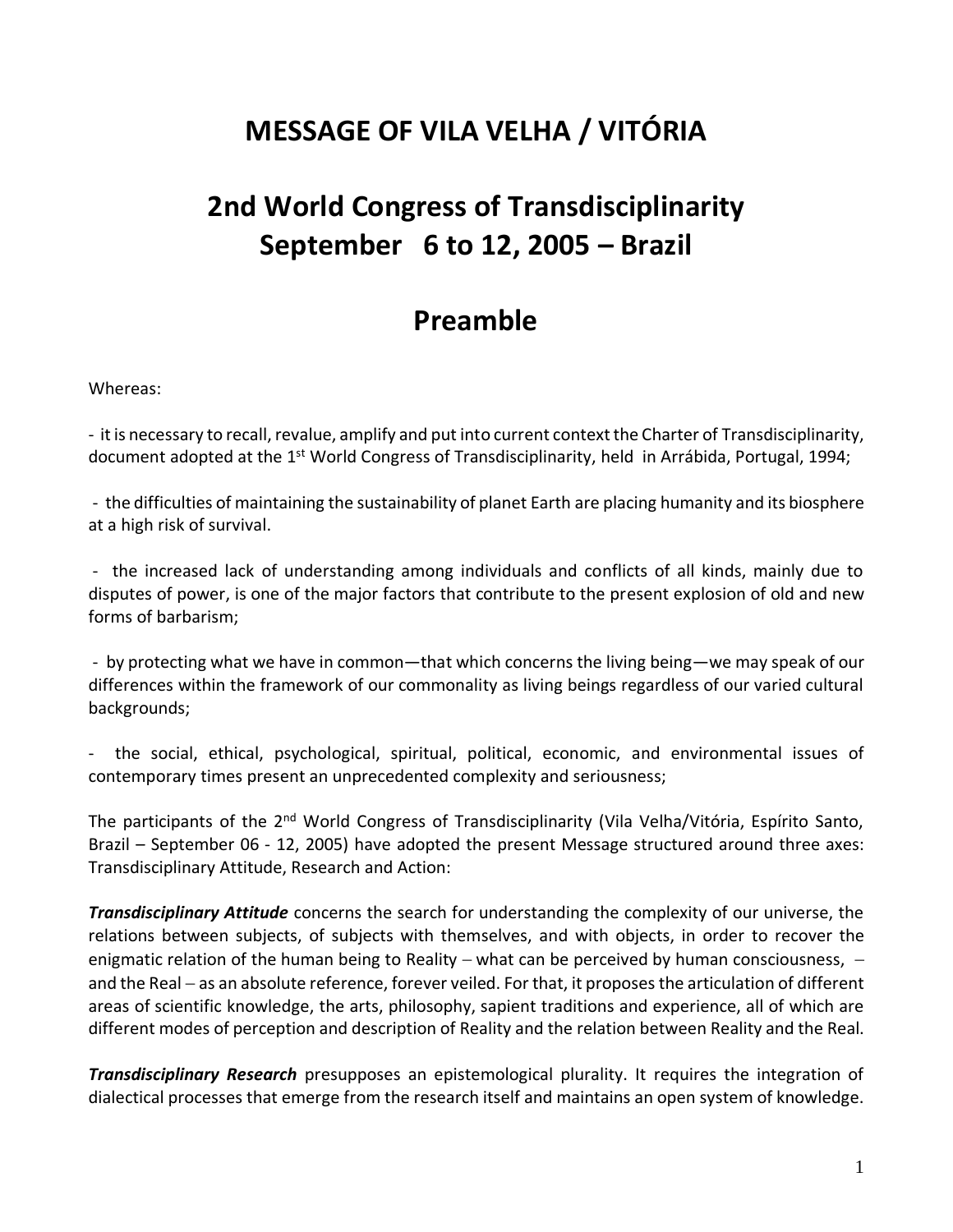*Transdisciplinary Action* presupposes the articulation of the formation of the human being in relation with the world (eco-formation); in relation with others (hetero-formation); in relation to ourselves (selfformation); in relation to being (onto-formation); and, also, the relation between formal and nonformal knowledge. It should seek the resolution of conflicts that emerge in the global and local context of such action, aiming at peace, and the collaboration among people and cultures, without discarding the contradictories and the valuation of their expression.

#### **Statement of Purpose**

The purpose of the Congress, in addition to creating the conditions for a theoretical and practical deepening of the three axes already stated, was to carry out a critical analysis of prior transdisciplinary documents and experiences, affirming the need for articulating the *transdisciplinary attitude*, *research* and *action* as a way for the participants to project future actions.

#### **Working Conclusions**

Transdisciplinarity, in its attitude, research and action dimension:

- tries to respond to the needs arising from the complex interaction of the multiple knowledges, conceptions, values, experiences and practices that characterize today's world;

- aims at penetrating all levels of formal and non-formal education, articulating the different areas of knowledge and the different levels of the human being;

- stimulates the exploration of the formal aspects of transdisciplinarity in the sciences, philosophy and humanities;

- investigates new applications of the principles of transdisciplinarity;

- opens discussion of the transreligious aspects of the sacred and its integration and articulation with other aspects of transdisciplinarity;

- seeks to avoid the risk of institutionalizing itself so that it becomes a rigid epistemological field, losing the capacity for open inquiry, self-criticism and criticism;

- seeks to penetrate institutions, to create spaces and action inside them, without institutionalizing itself in a rigid way or limiting itself within formal, institutional spaces;

- pursues the promotion of individual and collective health and the well being of human beings in their multi-dimensionality, articulating their physical, emotional, mental, and spiritual levels;

- recognizes the different modes and levels of expression that associate Art with esthetic and symbolic values, and promotes the connection between feeling and imagination, enabling human beings to rise to new horizons, richer of meaning.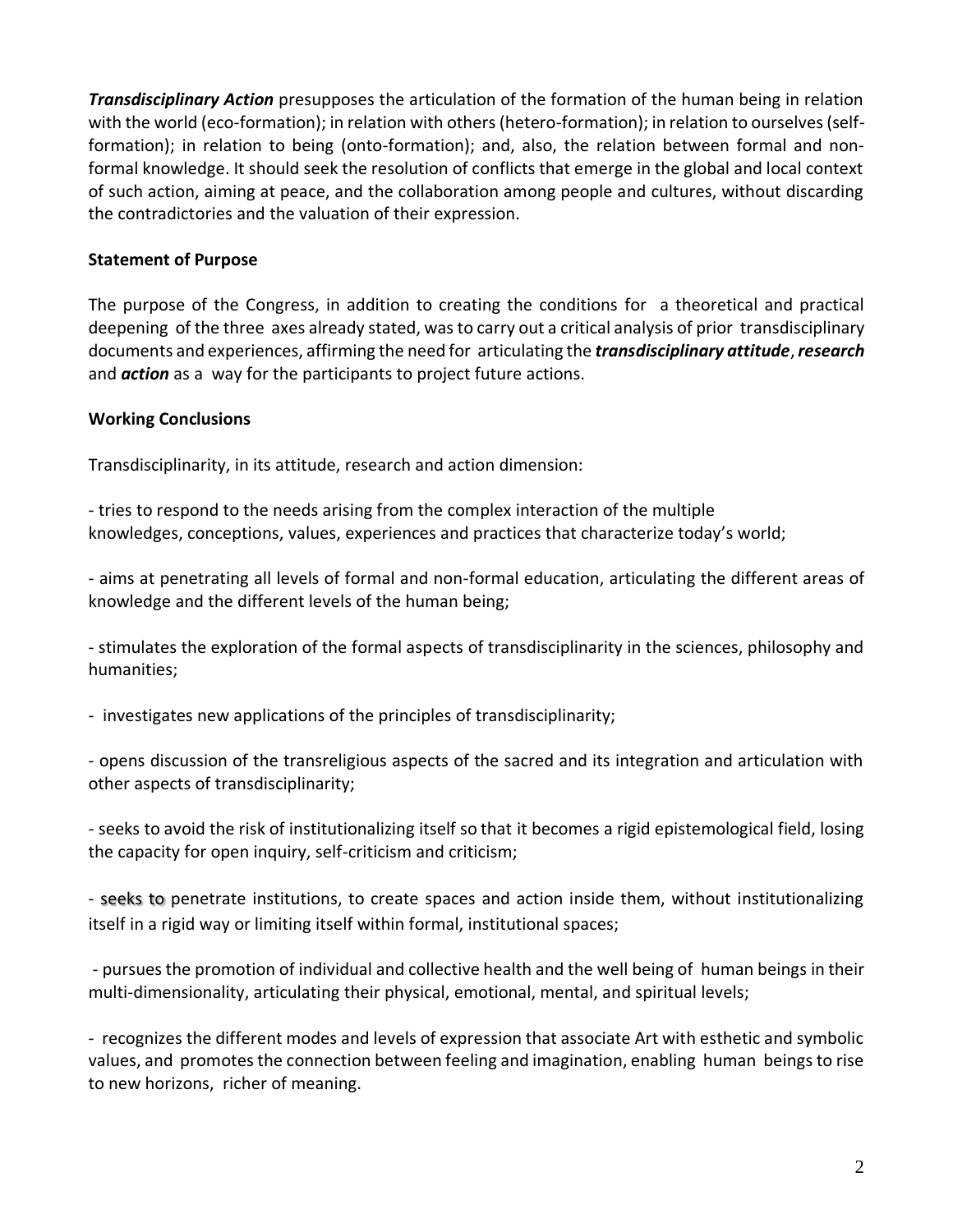#### **Recommendations**

- 1. To create
	- international transdisciplinary itinerant chairs;
	- virtual transdisciplinary universities;
	- graduate, specialized, masters and PhD programs for the study of transdisciplinarity;
	- the formation of virtual transdisciplinary networks and centers of study, research, and action;

2. To propose new sustainable developmental models and actions, able to critically evaluate the implied contradictions underlying developmental models based on techno- science;

3. To establish criteria for the transdisciplinary evaluation of actions, taking into account not only quantitative but also qualitative parameters;

4. To promote intercultural encounters to increase the awareness within individuals of universal values that could stimulate transdisciplinary attitude, research and action.

This Message is open to the signature of all persons interested in supporting and exercising the transdisciplinary attitude, and transdisciplinary research and action in their lives.

Vila Velha/Vitória, Espirito Santo – Brazil September  $11<sup>th</sup>$ , 2005

*Editorial Committee* Américo Sommerman, Maria F de Mello and Vitória M de Barros

*Edited by* Karen-Claire Voss

#### **Signatories**

Adriana Caccuri – Studium Assessoria Empresarial – São Paulo, SP Alacir de Araújo Silva – Faculdade Saberes – Vitória, Espírito Santo Adriana de Oliveira Dias – Faculdade de Ensino Superior de Passos da Universidade do Estado de Minas Gerais e Centro Universitário da Fundação Educacional Guaxupé – UNIFEG Akiko Santos – Laboratório de Estudos e Pesquisas Transdisciplinares – LEPTRANS, Universidade Federal Rural do Rio de Janeiro – Seropédica, RJ Alberto Noronha Ramos – Secretaria Municipal de Educação e Cultura de Manaus – Amazonas Alessandro dos Santos Faria – Escola de Belas Artes da Universidade Federal da Bahia – Salvador Alexandre Mendes Padula – Mairinque, São Paulo Alexey Carvalho – Centro Estadual de Educação Tecnológica Paula Souza - CEETEPS e Faculdade Fênix de Bauru – São Paulo Alicia Bahia de Andrade – Colégio Marista – Colatina, Espírito Santo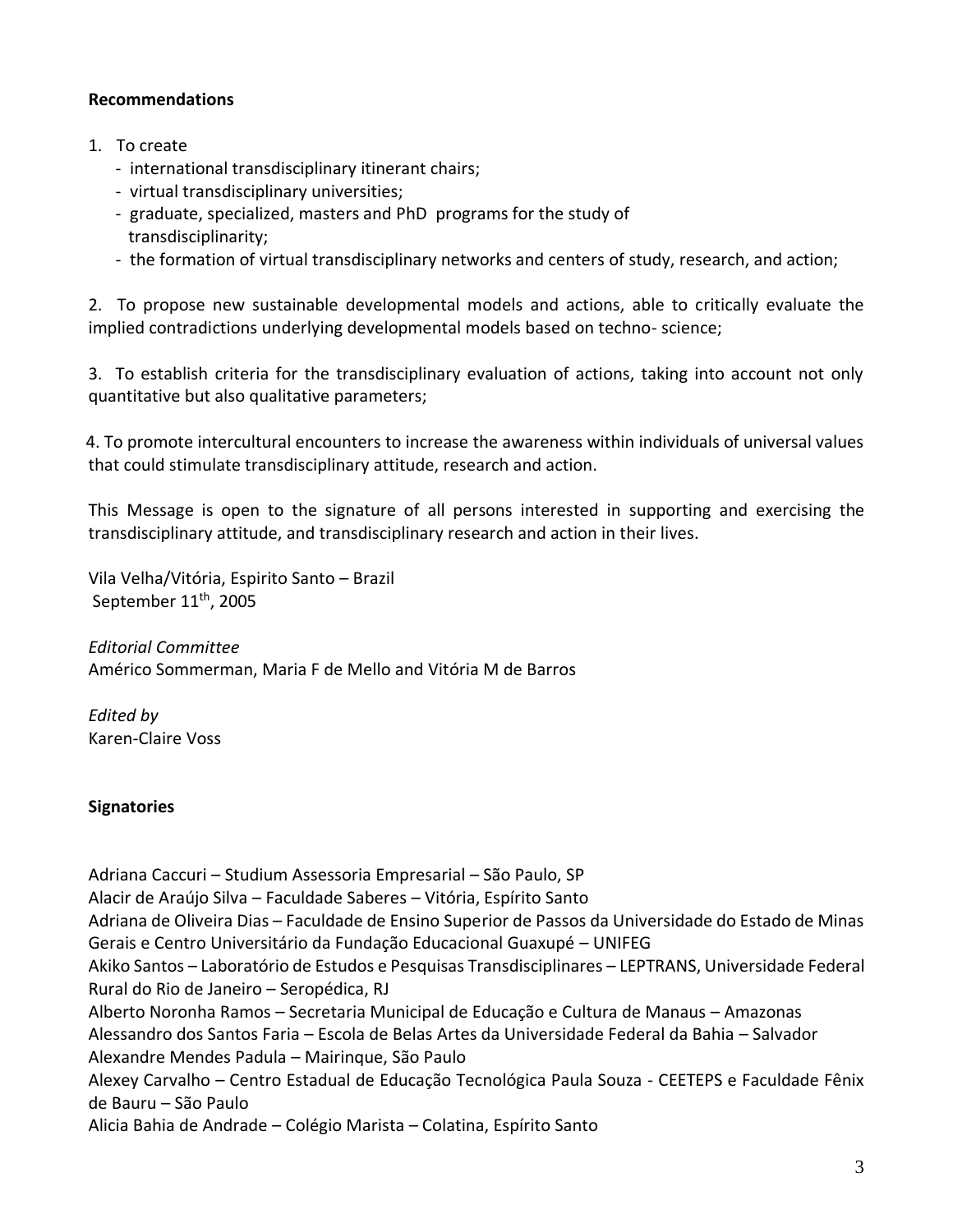Aline Amorim de Almeida – Núcleo de Estudos superiores Transdisciplinares – NEST – São Paulo, SP Aline Manuela Veloso dos Santos – Faculdade de Ciências e Cultura de Cajazeiras – Salvador, Bahia Amâncio Friaça – Instituto de Astronomia, Geofísica e Ciências Atmosféricas da Universidade de São Paulo e Centro de Educação Transdisciplinar – CETRANS – São Paulo, SP, e Américo Sommerman – Centro de Educação Transdisciplinar – CETRANS – São Paulo, SP, e Centre de Recherches et Études Transdisciplinaires – CIRET – Paris Ana Beatriz C. Dalla Passos – Secretaria de Estado da Educação do Espírito Santo – Vitória Ana Braga de Lacerda – Universidade Federal do Espírito santo – Vitória Ana Carolina Beer Figueira Simas – Universidade Federal de Viçosa – Minas Gerais Ana Cristina Souza dos Santos – Laboratório de Estudos e Pesquisas Transdisciplinares – LEPTRANS, Universidade Federal Rural do Rio de Janeiro – Seropédica, RJ Ana Kerina Franca Carvalho Pinto – Tic Tic Tac Educação Infantil – Rio de Janeiro, RJ Ana Lina Cherobini – Universidade Regional do Nordeste do Estado do Rio Grande do Sul – Santa Rosa Ana Maria da Silva – Governo do Estado de São Paulo – Mauá, São Paulo Ana Maria Di Grado Hessel – Grupo de Estudos e Pesquisas em Interdisciplinaridade – GEPI, Pontifícia Universidade Católica de São Paulo – São Paulo, SP Ana Maria dos Santos Silva – Faculdade de Ciências e Cultura de Cajazeiras – Salvador, Bahia Ana Maria Ramos Sanchez Varella - Universidade Paulista –UNIP, Grupo de Estudos e Pesquisas em Interdisciplinaridade – GEPI e Grupo de Pesquisa Longevidade, Envelhecimento e Comunicação – LEC, Pontifícia Universidade Católica de São Paulo – São Paulo, SP Ana Paula Almeida de Melo – Salvador, Bahia Ane Lise Pereira da Costa Dalcul – Centro Universitário Metodista IPA – Porto Alegre, Rio Grande do Sul Anésia Maria Martins Furtado – Colégio Alternativo Talismã – São José, Santa Catarina Ângela Maria Nankran Rosa – Núcleo de Estudos da Transdisciplinaridade Faculdade – NET, da Faculdade dos Guararapes – Jaboatão dos Guararapes, Recife Angelina Batista – Universidade Estadual Paulista – UNESP – Botucatu, São Paulo Anja Pratschke – Universidade de São Paulo – USP – São Carlos, SP Anne Changeux – Hospital Barthelemy Durand – Paris, France Anthony Cole – Landcare Research – Palmerston North – New Zeland Antonio Carlos Ritto – Universidade do Estado do Rio de Janeiro – UERJ Aparecida Magali de Souza Alvarez – Faculdade de Saúde Pública da Universidade de São Paulo – São Paulo, SP Arlete Zanetti Soares – Universidade Cidade de São Paulo – UNICID, e Grupo de Estudos e Pesquisa em Interdisciplinaridade – GEPI, Pontifícia Universidade Católica de São Paulo – São Paulo, SP Augusta Thereza de Alvarenga – Faculdade de Saúde Pública da Universidade de São Paulo – São Paulo, SP Basarab Nicolescu – Université Paris 6 e Centre de Recherches et Études Transdisciplinaires – CIRET – Paris Benedita Aparecida da Silva – Centro Federal de Educação Tecnológica de Minas Gerais – CEFET/MG – Belo Horizonte Benilde Cararetto Siqueira – Equilíbrio Consultoria em Meio Ambiente Ltda. – Vitória, Espírito Santo Beatriz Ocougne – Estúdio Bia Ocougne – São Paulo, SP Bronwyn Maxwell – Vancouver, Canada Carlos Alberto Felippe – São Paulo, SP Carlos Eduardo Coelho da Costa – Universidade Estadual do Rio de Janeiro - UERJ e Iff/Fiocruz – Rio de Janeiro, RJ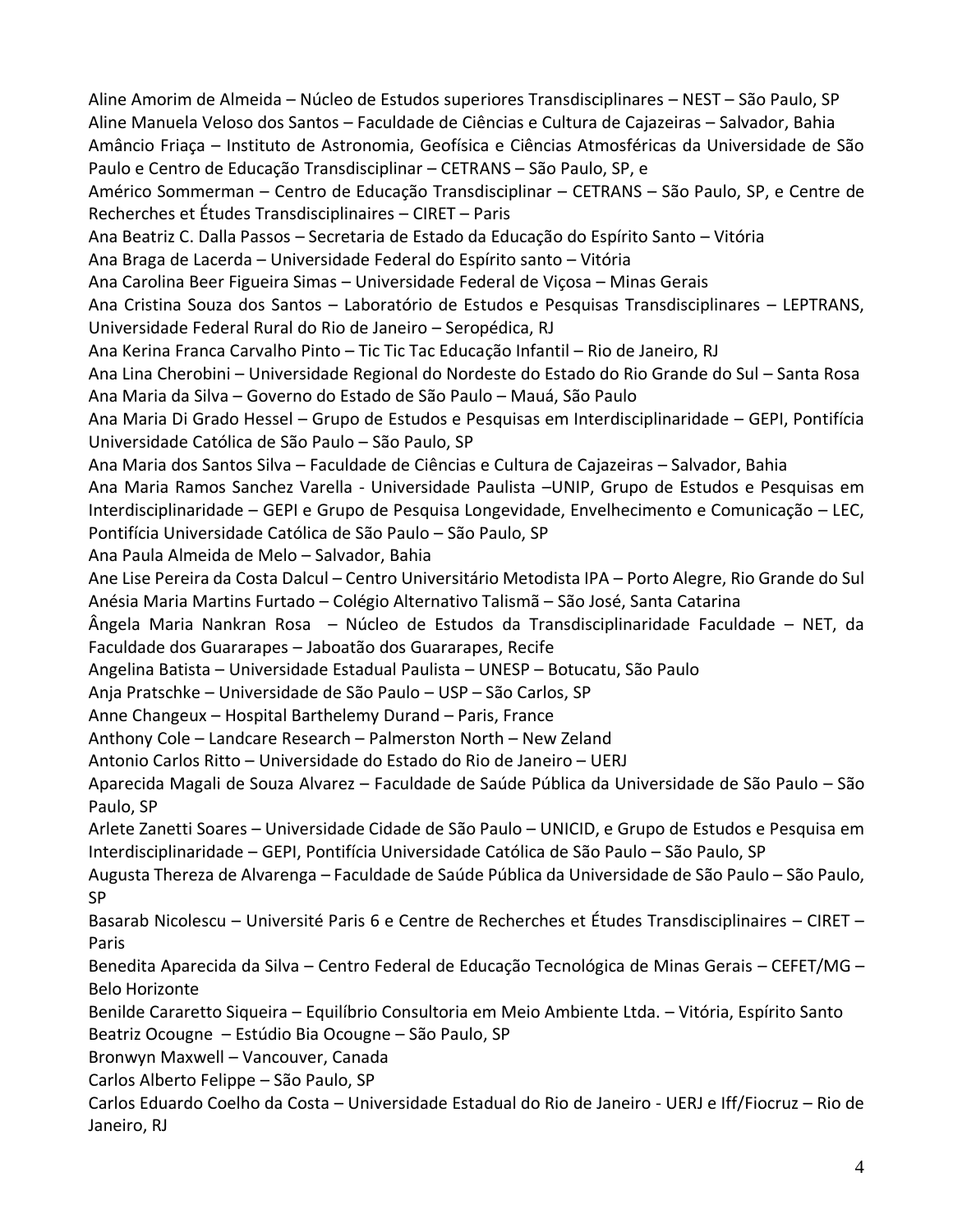Carlos Frederico Bustamante Pontes – Rio de Janeiro, RJ

Carmen S. de Oliveira – Universidade do Vale do Rio dos Sinos, UNISINOS – São Leopoldo, Rio Grande do Sul

Carmem Teresa Costa – Universidade Federal de Minas Gerais – Belo Horizonte Célia Maria Ferreira da Silva Teixeira – Universidade Federal de Minas Gerais – Belo Horizonte

Célia Regina Barollo – Núcleo de Estudos Superiores Transdisciplinares – NEST – São Paulo, SP

Chantal Bouffard – Faculté de Médecine de l'Université de Sherbrooke – Canada Cirlena Procópio

Clara Márcia Piazzetta – Universidade Federal de Goiás – Goiânia

Claudia Cristina Pulchinelli – Prefeitura Municipal de São Paulo

Cláudio Antônio Tordino – Grupo de Estudos e Pesquisas em Interdisciplinaridade – GEPI, Pontifícia Universidade Católica de São Paulo – São Paulo, SP

Cleide Vanusia Vilela Araújo – Centro de Educação Transdisciplinar – CETRANS – São Paulo, SP

Cleomar Busato – Universidade Federal de Santa Catarina – Florianópolis

Clisolda Vailda Araújo – Cp-Colégio Piaget – São Paulo, SP

Cristina Bardelli Cordeiro – Universidade de São Paulo – USP – São Paulo, SP

Dalila Lubiana – Unipaz-ES – Vila Velha, Espírito Santo

Dalva Alves – Núcleo de Estudos Superiores Transdisciplinares – NEST – São Paulo, SP

Daniel José da Silva – Universidade Federal de Santa Catarina – UFSC – Florianópolis, Santa Catarina

Daniela Vasconcelos Gomes – Instituto Roerich e Faculdade de Ciências e Cultura de Cajazeiras – Salvador, Bahia

Dante Augusto Galeffi – Universidade Federal da Bahia, Salvador

Denise Lima Rabelo – Instituto Estadual de Meio Ambiente e Recursos Hídricos do Estado do Espírito Santo – Vila Velha

Denise Mara Silva Robson – Vitória, Espírito Santo

Denise Noronha de Oliveira – Faculdade de Ciências e Cultura de Cajazeiras – Bahia

Denise Sbalchiero Roseira – Faculdade Dr. Leocádio José Correia – Curitiba, Paraná

Dione Maria Diniz Dutra – Universidade Estácio de Sá – Belo Horizonte, Minas Gerais

Diva Spezia Ranghetti – Grupo de Estudos e Pesquisas em Interdisciplinaridade – GEPI, Pontifícia Universidade Católica de São Paulo, Centro Universitário de Jaraguá do Sul – UNERJ –Santa Catarina. Doriana Chagas Luz de Moura Campos – São Paulo, SP

Edgard de Assis Carvalho – Núcleo de Estudos da Complexidade – Complexus, Pontifícia Universidade Católica de São Paulo – São Paulo, SP

Eduardo Garcia Rossi Neto – São Paulo, SP

Eli Terezinha Henn Fabris – Universidade do Vale do Rio dos Sinos – UNISINOS – São Leopoldo, RS

Eliana Branco Malanga – Universidade de Santo Amaro – São Paulo, SP, e Faculdade Paulista de Artes - São Paulo

Elida Rodrigues – Associação Brasileira de Rolfing – ABR – São Paulo, SP

Elisabete Cipolla Petri – Universidade Federal de São Paulo – UNIFESP – São Paulo, SP

Elisabete Matallo Marchesini de Pádua – Pontifícia Universidade Católica de Campinas – São Paulo

Elizabeth Maria Fleury Teixeira – Fundação Oswaldo Cruz, Fiocruz – Belo Horizonte, Minas Gerais

Elizabeth Siebovitz Tanaka – Reserva Canto Zen –Domingos Martins, Espírito Santo

Elma Silva dos Anjos – Secretaria de Estado da Educação do Espírito Santo – Vitória

Fábio Almeida Có – Centro Federal de Educação Tecnológica do Espírito Santo – CEFET – Vitória Fabio Vieira Pereira – Vitória, Espírito Santo

Fernando Antonio Cardoso Bignardi – Universidade Federal de São Paulo – UNIFESP – São Paulo, SP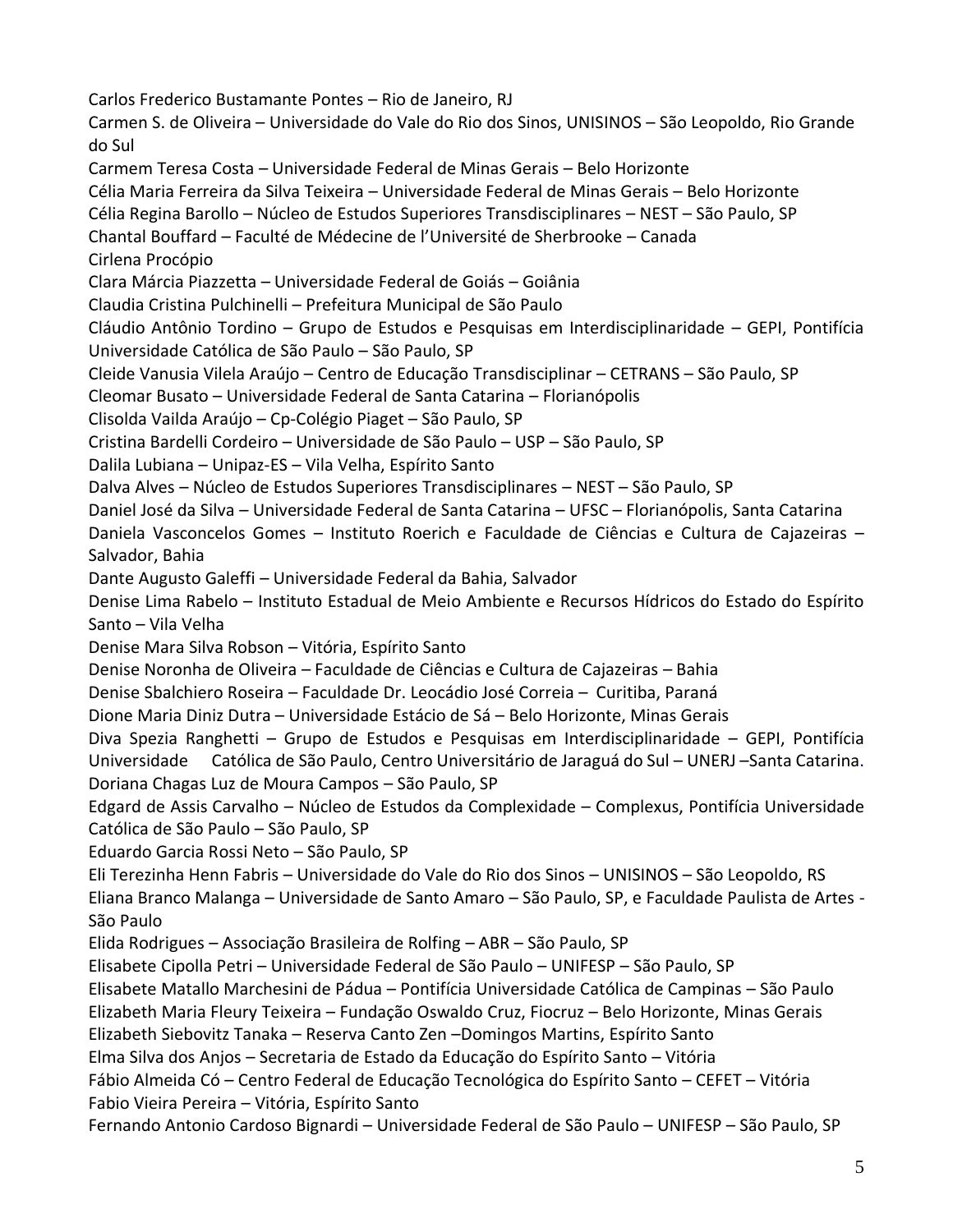Fernando da Nóbrega Junior – Fundação Banco do Brasil – Brasília, DF Francisco Antônio da Silva – Centro de Educação Transdisciplinar – CETRANS – São Bernardo do Campo, São Paulo Gaston Pineau – Université François Rabelais de Tours, France, e Centre de Recherches et Études Transdisciplinaires – CIRET – Paris Geralda Natalina de Oliveira Melo – Colégio Pedro II – Rio de Janeiro, RJ Gerson Tavares do Carmo – Institutos Superiores de Educação – ISECENSA, do Centro Educacional Nossa Sra.Auxiliadora – Campos dos Goytacazes, RJ Gilbraz de Souza Aragão – Universidade Católica de Pernambuco – Recife Guilherme Frederico Knopak Silva – Curitiba, Paraná Helene Trocme-Fabre – Centre de Recherches et Études Transdisciplinaires – CIRET – Paris Hélyda Di Oliveira – Universidade Holística Internacional – UNIPAZ – Goiás Heloisa Helena da Fonseca Carneiro Leão – Pontifícia Universidade Católica de São Paulo – São Paulo, SP Heloisa Helena Steffen – Centro de Educação Transdisciplinar - CETRANS – São Paulo, SP Hermes de Andrade Junior – Faculdade Serrana – Brasília Ilvis Ponciano Araújo Lima – Universidade Holística Internacional – UNIPAZ – Fortaleza, Ceará Indiomara Machado Sant'Anna – Secretaria Municipal de Educação de Cariacica – Espírito Santo Ineida Aliatti – Hospital Psiquiátrico de São Pedro – Porto Alegre, Rio Grande do Sul Ignacio Gerber – Centro de Educação Transdisciplinar – CETRANS – São Bernardo do Campo, São Paulo, e Sociedade Brasileira de Psicanálise Iraquitan José Leite Ribeiro - Fundação de Ensino Superior de Olinda – Pernambuco, e Universidade de Pernambuco – Recife Isabel Cristina Feijó de Andrade – Colégio Alternativo Talismã – São José, Santa Catarina Ivan A. Guerrini – Universidade Estadual Paulista – UNESP – Batucatu Ivan Pereira Leitão – Universidade Católica de Pernambuco - UNICAP Ivani Catarina Arantes Fazenda – Grupo de Estudos e Pesquisas em Interdisciplinaridade – GEPI, Pontifícia Universidade Católica de São Paulo – São Paulo, SP Izabel Christina Friche Passos – Departamento de Psicologia – FAFICH e Instituto de Estudos Avançados – IEAT, Universidade Federal de Minas Gerais – Belo Horizonte Jacira Aparecida da Anunciação – Escola de Governo de Mato Grosso – Cuiabá Jaqueline do Nascimento – Escola São Geraldo – Cariacica, Espírito Santo, e União de Professores – Vila Velha/Vitória, Espírito Santo. Jeverson Rogério Costa Reichow – Universidade do Extremo Sul Catarinense – Criciúma, SC João Batista da Silva Filho – Escola Municipal Presidente Castelo Branco – Salvador John Van Breda – Stellenbosch University – South Africa Jorge Rivera – Universidade de Évora – Portugal Jorge Sousa Brito – Universidade Jean Piaget – Cabo Verde José Bessa Baros – Centro Universitário São Camilo – Vitória, Espírito Santo Jose Ivo Follmann – Universidade do Vale do Rio dos Sinos – UNISINOS – São Leopoldo, Rio Grande do Sul Josefina Reis de Moraes – Instituto de Educação Integral Transdisciplinar – INÉDITO – Taguatinga, DF Josenilda Noronha de Oliveira – Fundação Luis Eduardo Magalhães – Lauro de Freitas, Bahia Joseph Brenner – Centre de Recherches et Études Transdisciplinaires – CIRET – Paris Josephine Papst – Indexicals – Centre of transdisciplinary cognitive and state-system sciences – Graz, Austria, e Centre de Recherches et Études Transdisciplinaires – CIRET – Paris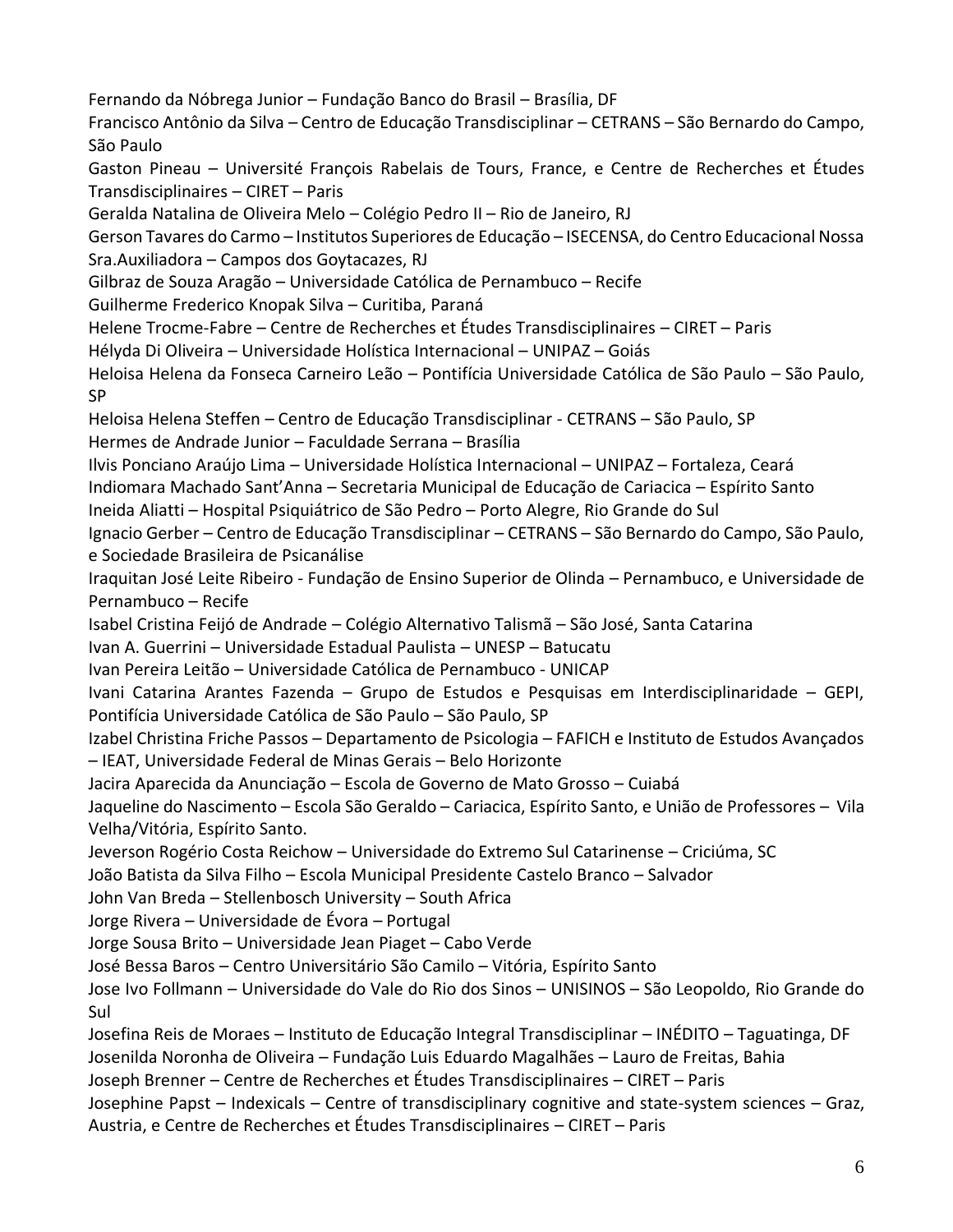Josinete Aparecida da Silva Bastos – Escola de Enfermagem da Universidade de São Paulo – São Paulo e Centro de Educação Transdisciplinar - CETRANS – São Paulo, SP

Juliana Gianoni Lopes – BNP Paribas – São Paulo

Julieta Beatriz Ramos Desaulniers – Pontifícia Universidade Católica do Rio Grande do Sul – Porto Alegre Juremir Machado da Silva – Pontifícia Universidade Católica do Rio Grande do Sul – Porto Alegre

Larissa Franco de Mello e Aquino – Equilíbrio Consultoria Ambiental – Vitória, Espírito Santo, Departamento de Meio Ambiente e Comunicação Empresarial – Companhia Siderúrgica de Tubarão – CST, e Programa de Comunicação Ambiental CST-Escolas – Vitória, Espírito Santo

Leomara Craveiro de Sá – Universidade Federal de Goiás – Goiânia

Leomar Kieckhoefel – Grupo de Estudos e Pesquisas em Interdisciplinaridade – GEPI, Pontífícia Universidade Católi ca de São Paulo – São Paulo, SP

Liege Gasparim – Editora Positivo e Sociedade Brasileira de Estudos Espíritas SBEE – Curitiba, Paraná Liliana Lúcia da Silveira Barbosa – Universidade Castelo Branco – Rio de Janeiro, RJ

Luciana Dantas Theodoro de Freitas – Pontifícia Universidade Católica de Campinas – São Paulo Luiz Felipe Muniz de Souza – Centro Norte Fluminense de Conservação da Natureza – Campo dos Goytacazes, Rio de Janeiro

Luiz Henrique de Sá – Prefeitura Municipal de Petrópolis – Rio de Janeiro

Luís Mauro S. Magalhães – Laboratório de Estudos e Pesquisas Transdisciplinares – LEPTRANS, Universidade Federal Rural do Rio de Janeiro – Seropédica, RJ

Luiza B. Nunes Alonso – Universidade Católica de Brasília, DF

Luiza Percevallis Pereira – Grupo de Estudos e Pesquisas em Interdisciplinaridade – GEPI, Pontifícia Universidade Católica de São Paulo – São Paulo, SP

Makeliny Oliveira Gomes Nogueira – Faculdade de Ciências da Bahia – FACIBA – Lauro de Freitas, Bahia Marcia Maria Santoro Telles – Fundação Educacional Serra dos Órgãos – Teresópolis, Rio de Janeiro Maria Abadia Silva – Universidade Holística Internacional – UNIPAZ – Goiás

Maria Cecília Castro Gasparian – Grupo de Estudos e Pesquisas em Interdisciplinaridade – GEPI, Pontifícia Universidade Católica de São Paulo – São Paulo, SP

Maria Cecília Soares – Grupo de Estudos e Pesquisas em Interdisciplinaridade – GEPI, Pontifícia Universidade Católica de São Paulo – São Paulo, SP

Maria Christina Ribeiro Co – Vila Velha, Espírito Santo

Maria Claudia Alves de Santana Regis – Escola do Futuro da Universidade de São Paulo – São Paulo Maria da Conceição Xavier de Almeida – Grupo de Estudos da Complexidade - GRECOM, Universidade Federal do Rio Grande do Norte – Natal

Maria da Penha Caus Simões – Vila Velha, Espírito Santo

Maria das Graças Ferreira Lobino – Faculdade de Educação da Serra – Vitória, Espírito Santo

Maria de Jesus Campos de Souza Belém – Secretaria Municipal de Educação e Cultura de Manaus – Amazonas

Maria de Lourdes Feriotti – Pontifícia Universidade Católica de Campinas – São Paulo

Maria de Lurdes Ventura Fernandes – Núcleo de Estudos superiores Transdisciplinares – NEST – São Paulo, SP

Maria F. de Mello – Centro de Educação Transdisciplinar – CETRANS – São Paulo, SP, e Centre de Recherches et Études Transdisciplinaires – CIRET – Paris

Maria Lucia Rodrigues – Núcleo de Estudos e Pesquisas sobre Ensino e Questões Metodológicas em Serviço Social – NEMESS, da Pontifícia Universidade Católica de São Paulo – São Paulo, SP

Maria Luiza Ramos – Instituto de Estudos Avançados Transdisciplinares (IEAT) da Universidade Federal de Minas Gerais – Belo Horizonte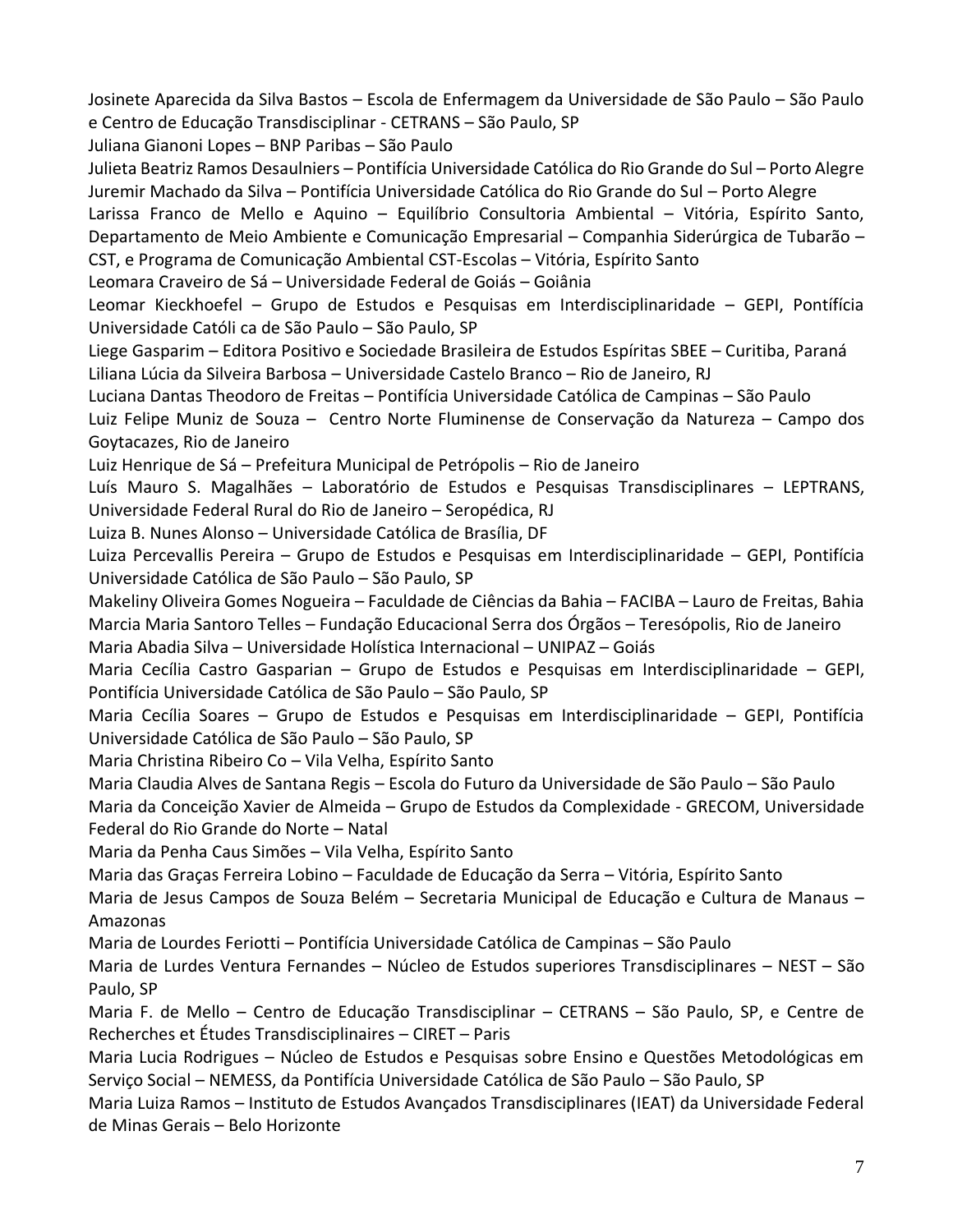Maria Margarida Cavalcanti Limena – Núcleo de Estudos e Pesquisas sobre Ensino e Questões Metodológicas em Serviço Social – NEMESS, da Pontifícia Universidade Católica de São Paulo – São Paulo, SP Maria Thereza Cera Galvão do Amaral – Anima Homeopatia – São Paulo, SP Mariana Guimarães Masset Lacombe – Faculdade de Filosofia do Mosteiro de São Bento, São Paulo, Centro de Educação Transdisciplinar – CETRANS – São Paulo, SP, Centre de Recherches et Études Transdisciplinaires – CIRET – Paris, e Centro Universitário FIEO – Osasco, São Paulo Mariza Real Prado – Faculdade Dr. Leocadio Jose Correia – Curitiba, Paraná Marly Segreto – Centro de Educação Transdisciplinar – CETRANS – São Paulo, SP Martha Abrahão Saad Lucchesi – Universidade Católica de Santos, São Paulo Martha Izaura do Nascimento Taboada – Rio de Janeiro, RJ Martha Lovisaro – Universidade do Estado do Rio de Janeiro – Rio de Janeiro Martha Tristão – Universidade Federal do Espírito Santo – Vitória Mircea Bertea – Faculty of Psychology and Sciences of Education, "Babeş-Bolyai" University of Cluj – Cluj, Romania, e Centre de Recherches et Études Transdisciplinaires – CIRET, Paris Mônica Castagna Molina – Universidade de Brasília – UnB – Brasília, DF Mônica Osório Simons – Serviço Nacional de Aprendizagem Comercial – SENAC – São Paulo, e Centro de Educação Transdisciplinar – CETRANS – São Paulo, SP Nadja Maria Coda dos Santos – Instituto Dante Pazzanese de Cardiologia – São Paulo, SP Neli Maria Mengalli – Pontifícia Universidade Católica de São Paulo – São Paulo, SP Neusa Ivanilde Coelho Guimarães – Faculdade Dr. Leocadio José Correia – Curitiba, Paraná Nilce da Silva – Universidade de São Paulo – São Paulo, SP Nilma Figueiredo de Almeida – Laboratório de Estudos e Pesquisas Transdisciplinares – LEPTRANS, Universidade Federal Rural do Rio de Janeiro – Seropédica, RJ Nilza M. Macario – Universidade Castelo Branco – Rio de Janeiro, RJ Oldair Carlos de Jesus Soares Oldair Soares Ammom – Centro de Educação Transdisciplinar – CETRANS – Fortaleza, Ceará Pascal Galvani – Université du Québec à Rimouski – Canadá Patrick Paul – Université François Rabelais de Tours, France, e Centre de Recherches et Études Transdisciplinaires – CIRET – Paris Paulius Kulikaukas – Consultant, International Networking (fmr. Head of International Networking), Byfornyelse, Danmark Rafael Prikladnicki – Pontifícia Universidade Católica do Rio Grande do Sul – Porto Alegre Raquel Gianolla – Grupo de Estudos e Pesquisas em Interdisciplinaridade – GEPI, Pontifícia Universidade Católica de São Paulo – São Paulo, SP Regina Coeli Moraes Kopke – Universidade Federal de Juiz de Fora – Minas Gerais Regina Gloria dos Santos Carvalho – Colégio Estadual Mário Quintana – Rio de Janeiro, RJ, e Complexo Penitenciário Frei Caneca – Rio de Janeiro, RJ Regina Maria Santoro Gonçalves – Fundação Educacional Serra dos Órgãos – Teresópolis, Rio de Janeiro Regina Marcia Simão Santos – Universidade Federal do Estado do Rio de Janeiro – Rio de Janeiro, RJ Regina Stella Spagnuolo – Universidade Estadual Paulista – UNESP – Botucatu, São Paulo Renata Carvalho Lima Ramos – Triom Centro de Estudos M.M. Harvey Edit. Com. Ltda – São Paulo, SP Romildo de Albuquerque Nogueira – Universidade Federal Rural de Pernambuco – Recife, e Núcleo de Estudos da Transdisciplinaridade – NET, da Faculdade dos Guararapes – Jaboatão dos Guararapes, Pernambuco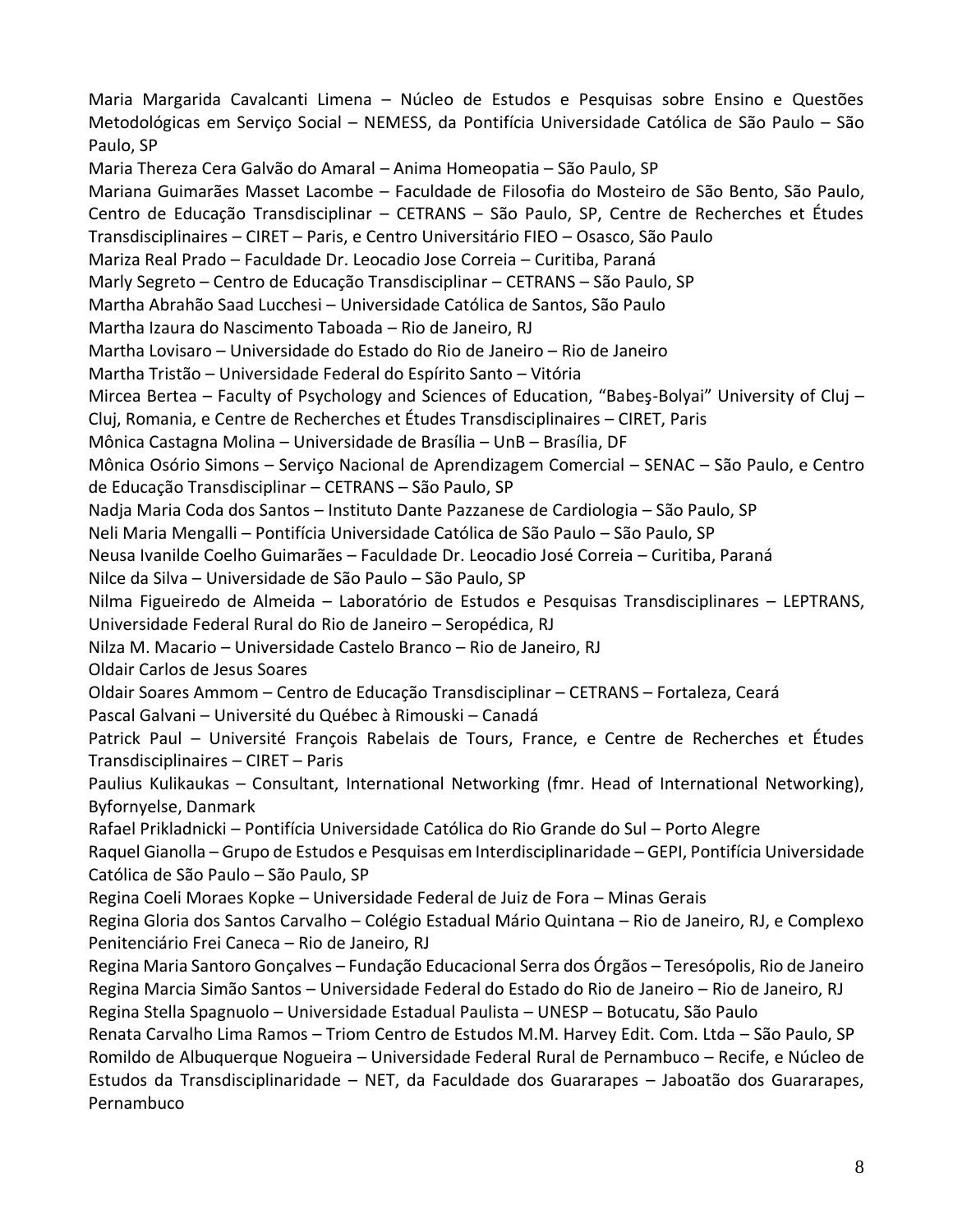Ronaldo Alexandre de Oliveira - Universidade do Vale do Paraíba – UNIVAP – São José dos Campos, São Paulo, e Grupo de Estudos e Pesquisas em Interdisciplinaridade – GEPI, Pontifícia Universidade Católica de São Paulo – São Paulo, SP

Rosa Maria Viana – Universidade Salgado Oliveira – Goiania, Goiás

Rosamaria de Medeiros Arnt – São Paulo, SP

Rosana Gonçalves da Silva – Secretaria de Estado de Educação do Distrito Federal – Brasília

Rosana Paste – Universidade Federal do Espírito Santo – Vitória

Roseane Yampolschi – Universidade Federal do Paraná – Curitiba

Rubens Caldeira Monteiro – Escola Superior de Agricultura (ESALQ) da Universidade de São Paulo – USP –Piracicaba

Ruth C. L. da Cunha Cintra – Triom Centro de Estudos M. M. Harvey Edit. Com. Ltda – São Paulo, SP Ruy Cezar do Espirito Santo – Pontifícia Universidade Católica de São Paulo – São Paulo, SP

Samira Younes Ibrahim – Consultoria e Serviços Médicos - RENALLE, Rio de Janeiro, RJ

Sandra de Fátima Oliveira – Universidade Federal de Goiás – Goiânia

Sérgio Rodrigues – Instituto de Pesquisas da Mata Atlântica – IPEMA – Vitória, Espírito Santo Silvana Cappanari – Clínica de Terapia de Casal e Família – CLIFAM – São Paulo, SP, Espaço de Interlocução, Troca e Reflexão – São Paulo, SP, e Centro de Educação Transdisciplinar – CETRANS – São Paulo, SP

Silvani Botlender Severo – Secretaria Municipal de Saúde, Cid. e Ass. Social de Viamão – Rio Grande do Sul

Silvia Cristiane de Souza Alvarez Della Rina – Faculdade de Saúde Publica da Universidade de São Paulo – São Paulo, SP

Silvia Fichmann – Centro de Educação Transdisciplinar – CETRANS – São Paulo, SP, e Escola do Futuro da Universidade de São Paulo – USP – São Paulo, SP

Silvia Moreira Goulart – Laboratório de Estudos e Pesquisas Transdisciplinares – LEPTRANS, Universidade Federal Rural do Rio de Janeiro – Seropédica, RJ

Simone da Cunha Diaz – Tic Tic Tac Educação Infantil – Rio de Janeiro, RJ

Sonia Cristina Louredo – Tic Tic Tac Educação Infantil – Rio de Janeiro, RJ

Sonia Maria da Rosa Beltrão – Clinica de Psiquiatria Sonia Beltrão – Porto Alegre, Rio Grande do Sul

Soraya El-Deir – S. E. Consultoria Ambiental – Recife, Pernambuco, Universidade Estadual da Bahia – Salvador, Bahia, Faculdade dos Guararapes – Jaboatão dos Guararapes, Pernambuco, Universidade Livre do Meio

Ambiente do Nordeste – Recife, Pernambuco, Instituto Pro-cidadania, e Universidade Federal de Pernambuco, Recife

Sylvia Helena Souza da Silva Batista – Universidade Federal de São Paulo – UNIFESP – São Paulo, SP Tamar Batista Costa – Prefeitura Municipal de Salvador – Bahia

Tânia Cristina Salobrenha Garcia – Centro de Educação Transdisciplinar – CETRANS – São Bento do Sapucaí, São Paulo

Telmar Gobbi

Teresa Cristina F. Bongiovanni – Centro de Educação Transdisciplinar – CETRANS – Itapeva, São Paulo Teresinha Maria Gonçalves – Universidade do Extremo Sul Catarinense – Criciuma, Santa Catarina

Teresinha Maria Mansur – Universidade Federal do Espírito Santo - Vitória

Terezinha Baldassini Cravo – Secretaria de Educação de Vitória – Espírito Santo

Terezinha Mendonça – Instituto de Estudos da Complexidade – IEC – Rio de Janeiro, RJ

Valeria de Lima Menezes – Centro de Educação Transdisciplinar – CETRANS – São Paulo, SP

Vera Margarida Lessa Catalão – Faculdade de Educação - Universidade de Brasília